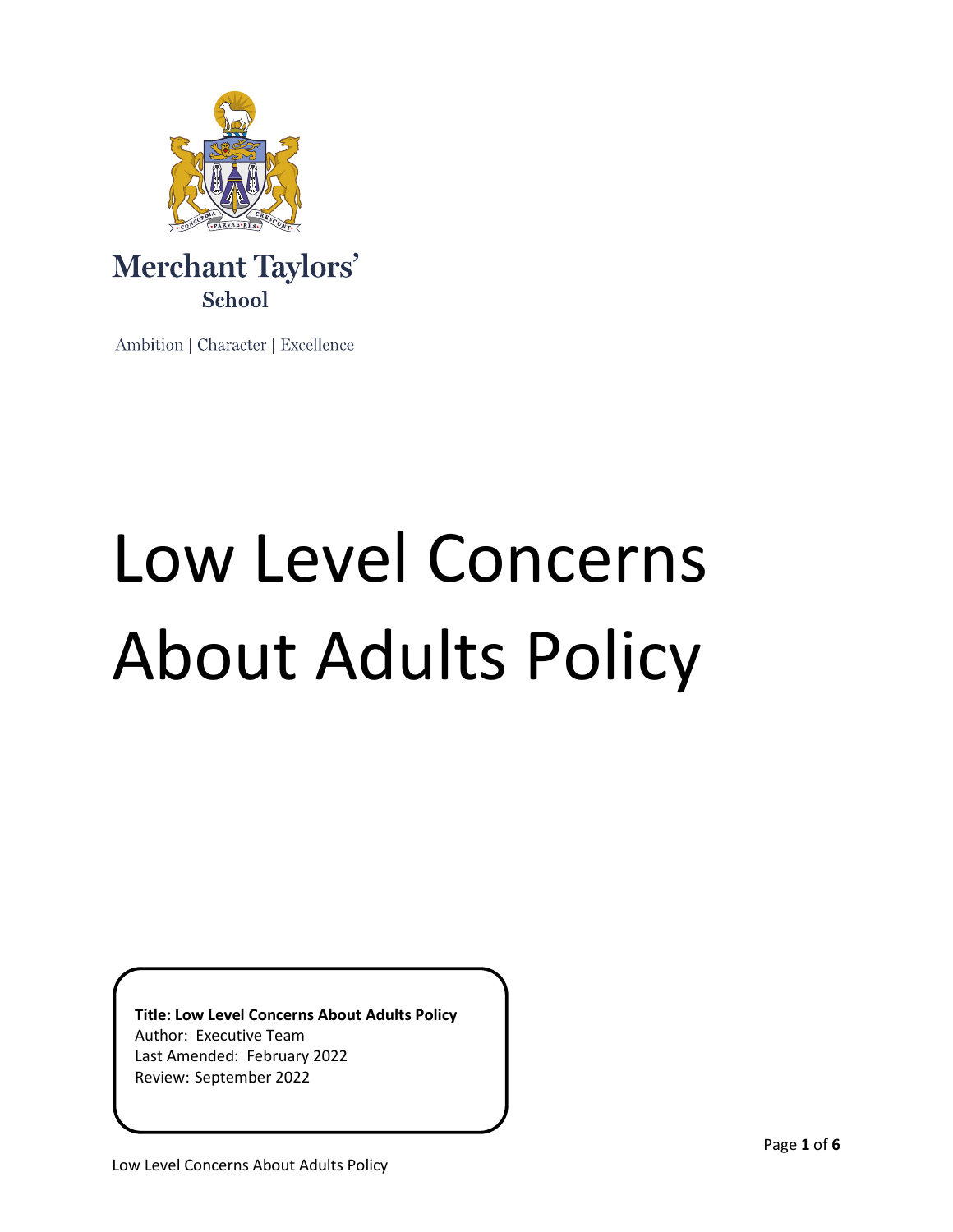## **1. Principles**

- 1.1 The school is committed to the welfare, protection and safekeeping of all its pupils. If school staff have any concerns about a child's welfare, both physical and mental, they must act on them immediately.
- 1.2 All children have a fundamental right to be protected from harm and from all forms of neglect, abuse and exploitation and should feel safe and secure at school.
- 1.3 Parents should be reassured that it is the aim of the school to always act in the best interests of their child and to encourage the fullest possible involvement and consultation with parents.
- 1.4 Pupils should know that they have a means of raising issues of personal concern. They should feel that their concerns are taken seriously, that they are encouraged to talk and that they are listened to.

#### **2. Purpose of Policy**

- 2.1 The Policy focuses on low level concerns regarding adults' behaviour towards children:
	- To treat and embed a culture of openness and transparency;
	- Ensure staff are clear about professional boundaries and act within these boundaries, in accordance with the ethos and values of the School;
	- Empower staff to share any low level concern with the Head;
	- Address unprofessional behaviour at an early stage;
	- Identify concerning, problematic or inappropriate behaviour;
	- Provide for responsive, sensitive and proportionate handling of such concerns;
	- Help identify weaknesses in the organisation's safeguarding systems.

# **3. Concerns that are NOT covered by this Policy**

#### 3.1 **Allegations**

An 'allegation' means that it is alleged that a person who works with children has:

- Behaved in a way that has harmed a child or may have harmed a child;
- Possibly committed a criminal offence against a child;
- Behaved towards a child or children in a way that indicates they may pose a risk of harm to children;
- Behaved in a way in their personal life that raises safeguarding concerns. These concerns do not have to directly relate to a child but could, for example, include an arrest for possession of a weapon;
- Have, as a parent or carer, become subject to child protection procedures.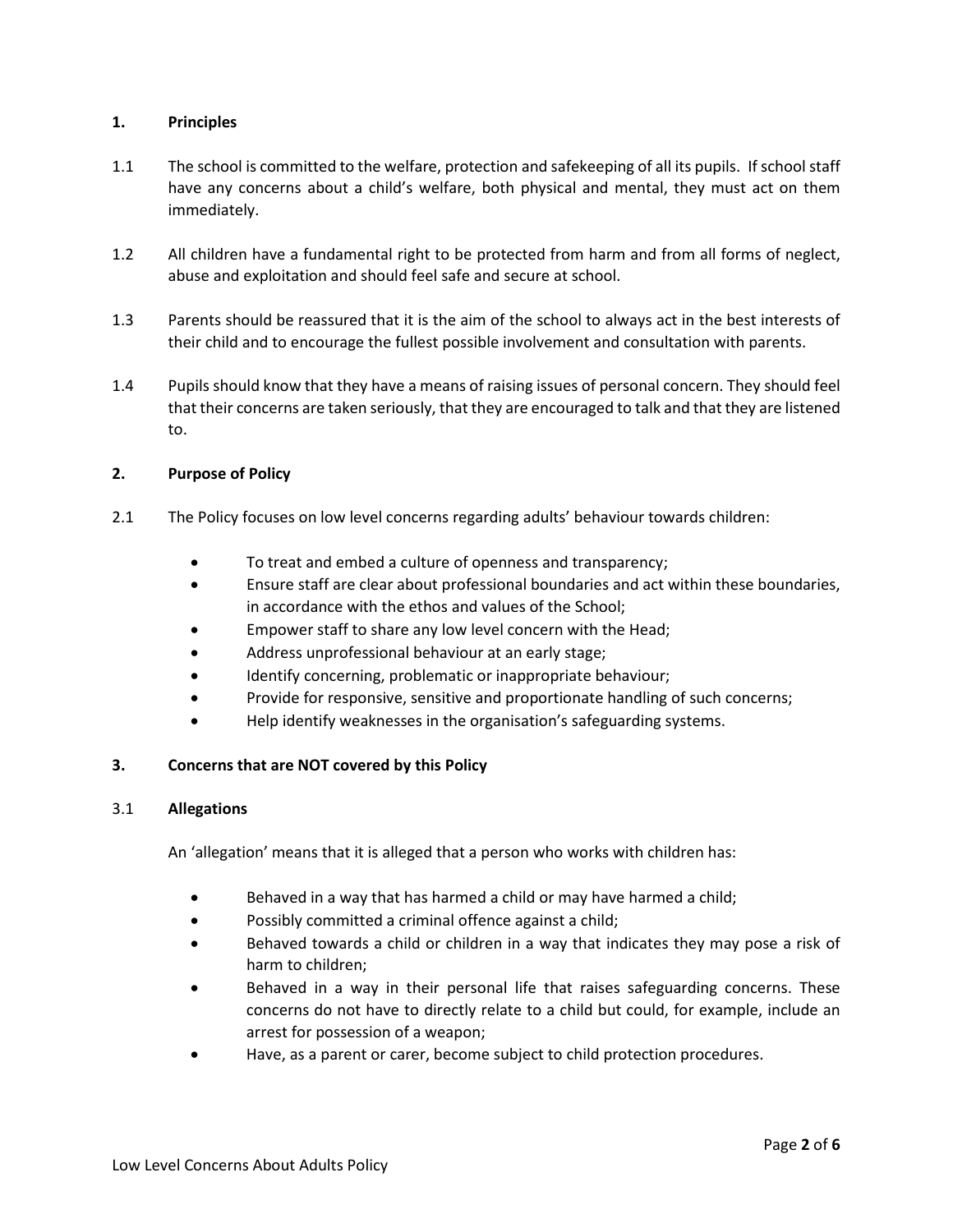#### 3.2 **Safeguarding concerns**

- Concerns about a child's safety or welfare;
- Concerns regarding peer-on-peer abuse.

## **4. Concerns that ARE covered within this Policy**

#### 4.1 **Low level concern**

- 4.1.1 The term "low level" concern does not mean that it is insignificant. A low level concern about an adult's behaviour towards a child is one that does not meet the allegation threshold set out above, or is not otherwise serious enough to consider a referral to the LADO. A low level concern is any concern - no matter how small, and even if no more than a 'nagging doubt' - that an adult may have acted in a manner which:
	- Is not consistent with the School's Code of Conduct, and/or
	- Relates to their conduct outside of work which, even if not linked to a particular act or omission, has caused a sense of unease about that adult's suitability to work with children.
- 4.1.2 Examples of such behaviour could include, but are not limited to:
	- Being over-friendly with children;
	- Having favourites;
	- Taking photographs of children that they work with on a personal mobile phone;
	- Engaging with a child on a one-to-one basis in a secluded area or behind a closed door;
	- Using inappropriate sexualised, intimidating or offensive language.
- 4.1.3 Such behaviour can exist on a wide spectrum, from the inadvertent or thoughtless, or behaviour which may look inappropriate but might not be in specific circumstances, through to that which is ultimately intended to enable abuse.

## **5. What to do if you have a low level concern**

All low level concerns should ultimately be received by the Head.

- Share concerns with your Head within 24 hours of becoming aware of it;
- If behaviour is from the Head, then share concern with the Chair of Governors;
- In the absence of your Head inform the Designated Safeguarding Lead (DSL);
- If behaviour is from the DSL, then share concern with the Head.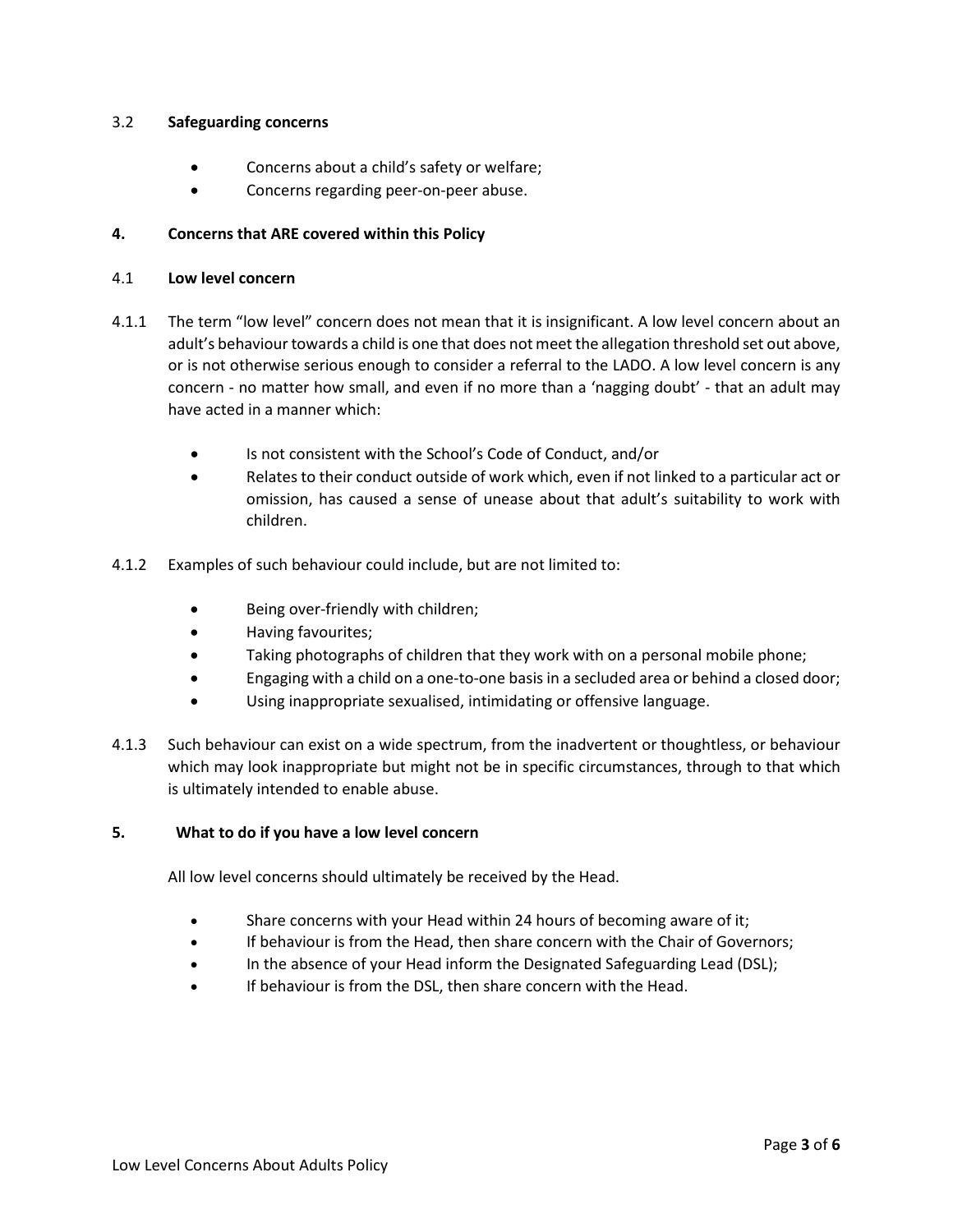# **6. Procedure for managing a low level concern**

# 6.1 **Step 1 - Initial Concern Raised**

- 6.1.1 In the first instance, staff can report verbally to the Head or provide a written summary of their concern.
	- A verbal account will be subject to contemporaneous recording by the Head, ensuring that a written record is taken as information is shared;
	- Sound professional judgment will be used in determining what information is necessary to record for Safeguarding purposes;
	- Record should include brief context, concise details, and relevant incidents;
	- Record to be signed, dated and timed in Teams with access only by the School Head, School DSL and HR Director.
- 6.1.2 Note that staff should feel comfortable to self-refer where, for example, they have found themselves in a situation which could be misinterpreted, might appear compromising to others and, on reflection, the believe that they have behaved in such a way that they consider falls below the professional standards expected by the School.
- 6.1.3 If the person raising a concern wishes to remain anonymous, this will be respected as far as reasonably possible.

# 6.2 **Step 2 - Response by Head**

- 6.2.1
- Review the information and decide whether the behaviour is:
	- (i) Entirely consistent with the School Staff Code of Conduct
		- (ii) Constitutes a low level concern
		- (iii) Is serious enough to consider a referral to the Local Authority Designated Officer (LADO)

(iv) When considered with any other previous low level concerns about this individual, should be reclassified as an allegation and referred to the LADO/any other statutory agencies;

- The Head should speak to the individual about whom the concern is raised (unless LADO/Police have advised otherwise).
- 6.2.2 If the DSL is in doubt about the outcome of Step 2, the DSL must discuss the matter with the Head Teacher before a decision is made.

## 6.2.3 **Head must make records of:**

- All internal conversations:
- All external conversations;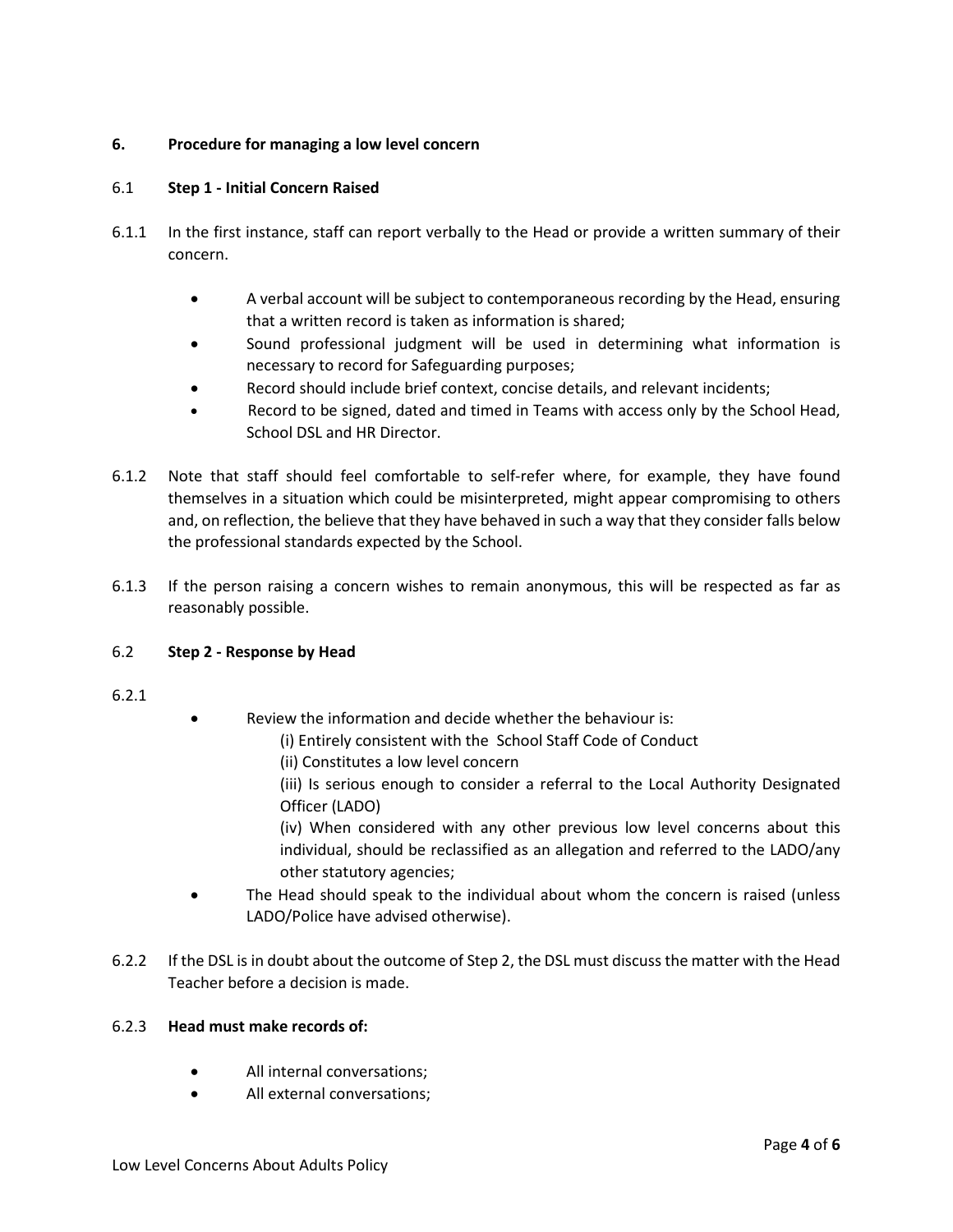- The details of the concern;
- The context in which the concern arose;
- Their determination;
- The rationale for their decision; and
- Any action taken.

#### 6.3 **Step 3 –Decision Making and Next steps**

#### 6.3.1 **Information shared meets School's expectations and is compliant with Code of Conduct**

- Head to inform the individual concerned what was shared about their behaviour and give them an opportunity to respond;
- Speak to person who shared the low level concern, providing feedback about how and why the behaviour is consistent with the Code of Conduct and the law;
- Consider if a review of the Code of Conduct is necessary is the Code not clear? Has the training been unsatisfactory? Is the Low Level Concerns policy not clear enough?
- Consider training/support of Low Level Concern policy if the same individual reports similar low level concerns and it is found to be consistent with Code again.

# 6.3.2 **Information shared does not meet the School's expectations and is in breach of the Code of Conduct - a low level concern**

- A sensitive and proportionate response is essential;
- Maintain confidence that concerns will be handled promptly and effectively, whilst protecting staff from potential false or malicious allegations;
- Any investigation is on a 'need to know' basis;
- Some concerns may not give rise to further action, others may be dealt with by management guidance and/or training;
- In many cases, a positive/supportive conversation with the individual will enable them to meet expectations moving forward.

# 6.3.3 **Information gained is above a low level concern or further evidence gained raised the level of concern**

If further evidence is gained that raises the level of concern, the Head will always access guidance from LADO.

## **7. Previous low level concern**

7.1 Information available will be reviewed and a decision may be made to reclassify the concern as an allegation, and the concern will be dealt with in accordance with the School's Safeguarding Policies and Procedures. It may be the case that repeated low level concerns are dealt with under the School's Staff Disciplinary Procedures.